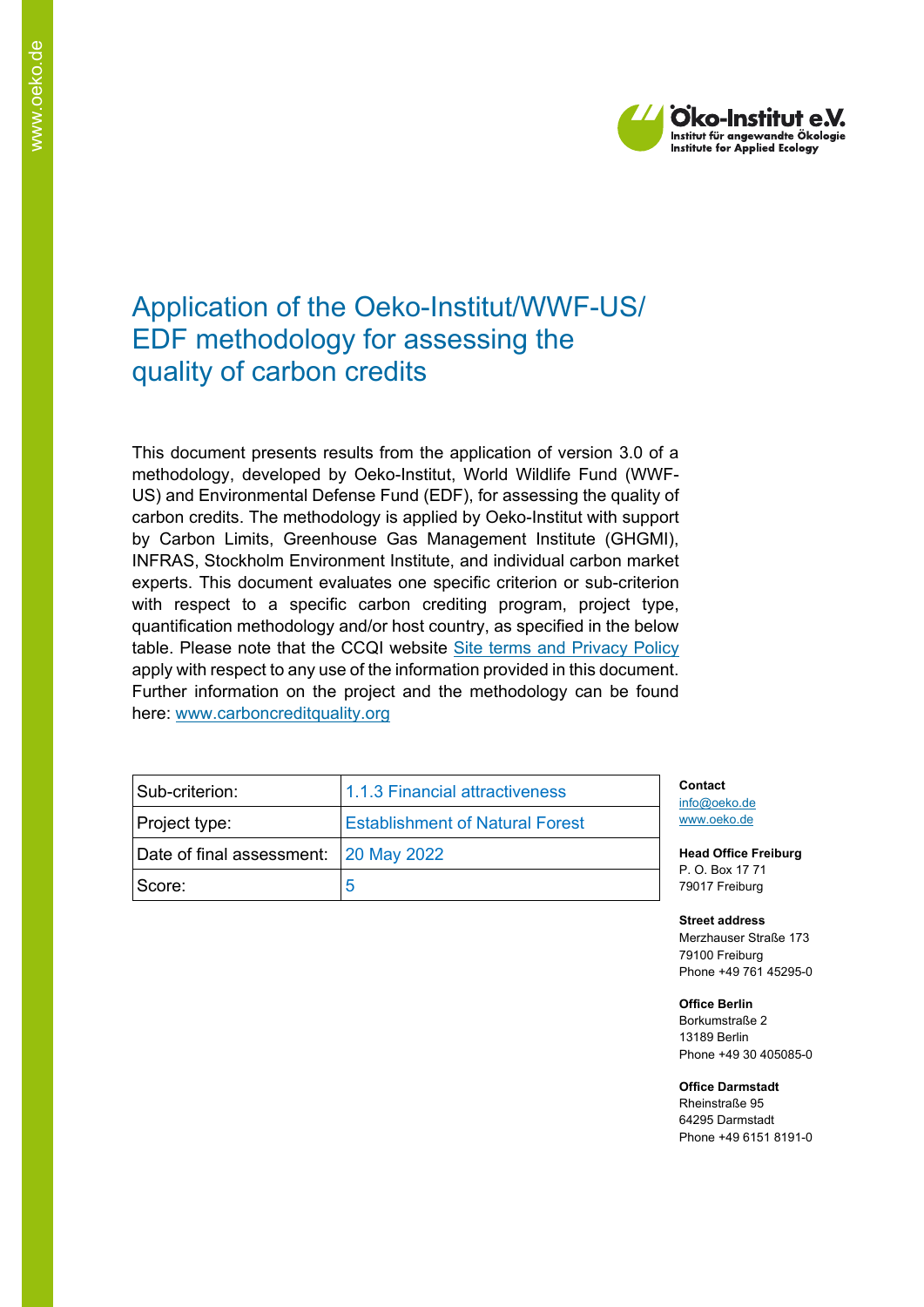# **Assessment**

### **Relevant scoring methodology provisions**

The methodology assesses the financial attractiveness of the individual project or project type to estimate the likelihood that economic actors would normally not pursue the respective mitigation activity in a given market and policy environment without carbon market revenues. The assessment considers three indicators that are important for determining financial attractiveness: The financial attractiveness without carbon credit revenues, the change in financial attractiveness due to carbon credit revenues, and the financial attractiveness with carbon credit revenues. The following steps should be applied to derive the score:

- Step 1: Decide whether to apply the methodology to an individual project or at the level of a project type. If the methodology is applied at the level of a project type, clearly define the project type and the geographical scope for the assessment (e.g. global, region, country). Project types may be further differentiated into sub-categories, e.g. considering the project size (e.g. classes of wind turbine sizes), the type of project technology (e.g. on-shore or offshore wind power), or other project features.
- Step 2: Collect the relevant data. Where the methodology is applied to an individual project, data provided by the project may be used, as long as this data can be reasonably verified. Where the methodology is applied at the level of the project type, different data sources could be used, including literature information or a sample of individual projects for which the necessary data is available. To the extent possible, the sample should represent different investment conditions and locations within the geographical scope
- Step 3: Define the carbon credit price used in the calculation of the change in financial attractiveness due to carbon credit revenues. The methodology recommends using the current prices of the relevant markets the project is developed for. Assumptions made by the project proponent on expected carbon prices may be used if they are plausible. In absence of further information, the methodology recommends using a consistent proxy for all projects.
- Step 4: Identify for each project the respective value for:
	- a. The equity IRR without carbon credit revenues (IRR);
	- b. The change in equity IRR due to carbon credit revenues (ΔIRR); and
	- c. The equity IRR with carbon credit revenues, calculated as the sum of equity IRR without carbon credit revenues and the change in equity IRR due to carbon credit revenues (IRR+∆IRR).
- Step 5: Identify for the project the relevant project category in the CDM Methodological Tool for Investment Analysis (CDM TOOL 27) according to the following table: